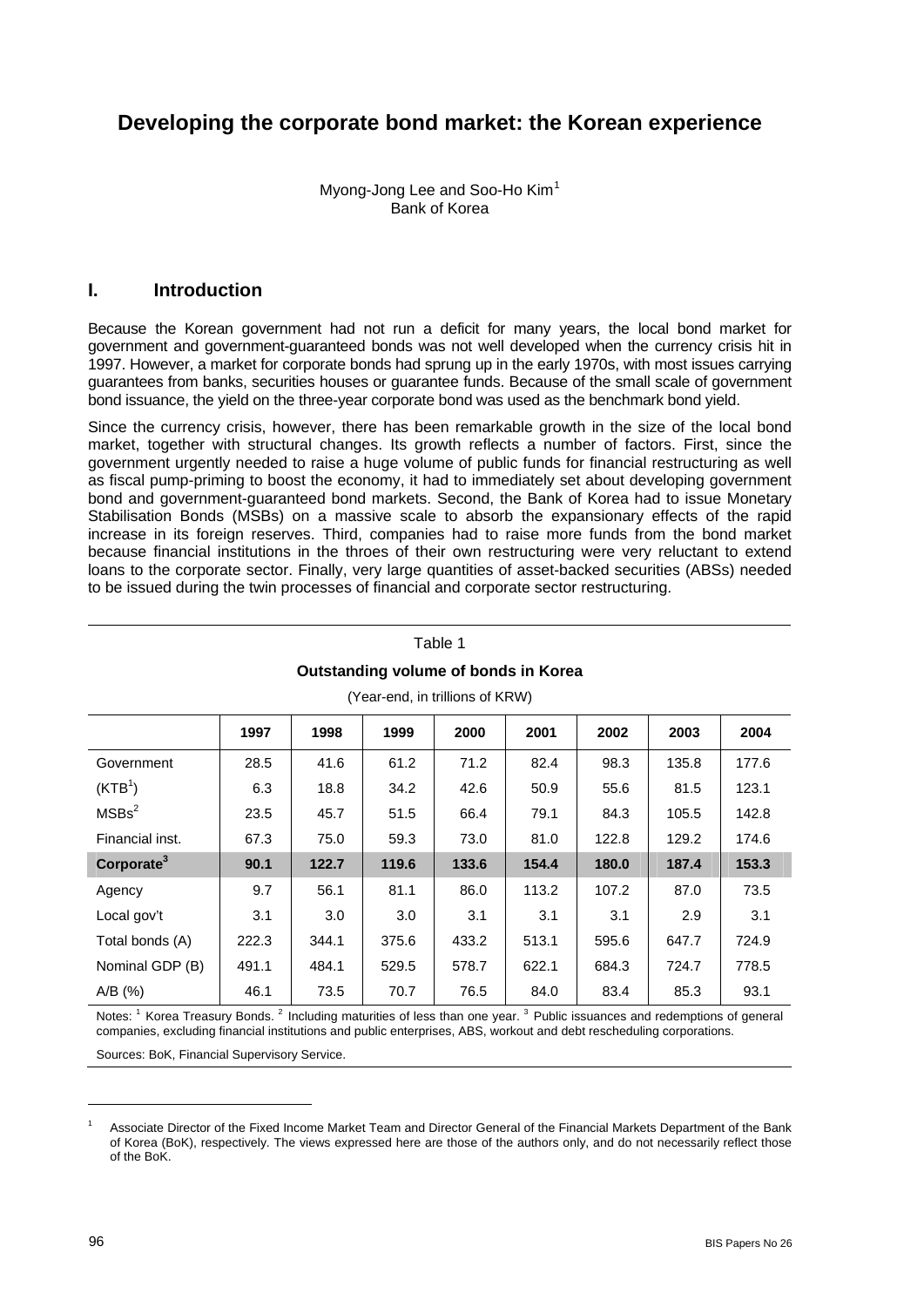Consequently, the total outstanding volume of bonds issued tripled to 725 trillion won at the end of 2004 from 222 trillion won at the end of 1997. During the same period, the volume of corporate bonds (including ABS) increased from 90 trillion won to 153 trillion won, despite a temporary decline following the collapse of Daewoo Group in July 1999.

The structure of the local bond market - both primary and secondary - has also changed substantially since the crisis. The infrastructure of the government bond market, in particular, has developed significantly, reflecting government efforts on that front, including the active issuance of treasury bonds (KTBs) from September 1998. ABS (also introduced in late 1998) proved to be very successful, and issuance increased dramatically from 1999 onwards during the process of financial and corporate restructuring, until the emergence of credit card company insolvencies in March 2003. The composition of corporate bond issuance has also changed. Specifically, because of financial institutions' reluctance to provide credit guarantees for corporate bond issuance in the wake of the currency crisis, the majority of corporate bonds have been issued in non-guaranteed form since 1998.

Against this backdrop, this paper explains developments in local bond markets since the currency crisis, with a primary focus on the corporate bond market, and attempts to draw policy lessons based on the Korean experience. Recent developments in the corporate bond market and policy responses are outlined in Section II. The main features of the corporate bond market since the currency crisis are spelled out in Section III. Finally, some policy lessons are drawn in Section IV.

# **II. Recent developments in the corporate bond market and policy responses**

# **1. ITCs' deposit bubble and corporate bond issuance boom**

Faced with the currency crisis, the Korean government, acting in consultation with the IMF, decided its first step would be to restructure Korea's distressed commercial banks and merchant banking corporations. For non-bank financial institutions, such as securities houses, insurance and leasing companies and investment trust companies (ITCs), those facing insolvency would be restructured while the rest would be encouraged to raise additional capital from calls on major shareholders, and seek a management turnaround through their own efforts.

Right after the crisis, the corporate sector badly needed to raise more funds from the corporate bond market, since commercial banks adopted a very cautious approach to corporate lending as they struggled to meet the Basel capital adequacy ratio. At the same time, the majority of corporate bonds had to be issued in the form of non-guaranteed paper because of financial institutions' reluctance to provide credit guarantees for corporate bonds. In response, the government raised the ceiling on an individual firm's corporate bond issuance from double to four times its equity capital, and eliminated all remaining restrictions on investment in domestic bonds by foreigners in December 1997.

While the initial impact of these measures was not significant, they did pave the way for growth in the ensuing years. The corporate sector raised funds on a vast scale by issuing non-guaranteed bonds, as interest rates declined sharply after their peak in mid-February 1998. With this abrupt downturn in interest rates, there was a huge surge of fund inflows to ITCs, particularly into their bond-type beneficiary certificates, which were expected to provide more attractive yields. In fact, funds placed in such certificates increased sharply, from 65 trillion won at the end of 1997 to 181 trillion won at end-June 1999, with a peak of 203 trillion won at end-February 1999. Thanks to this surge in funds under management in their bond-type beneficiary certificates, the ITCs had more money to purchase corporate bonds. The ample liquidity of ITCs, in turn, made it possible for many firms to issue large quantities of non-guaranteed bonds, resulting in a swift shift of the structure of the corporate bond market to one dominated by non-guaranteed bonds.

Nevertheless, it is far from clear why investors - in the face of ongoing financial sector restructuring invested such a huge amount of money in ITCs, especially since such deposits are not protected by deposit insurance. Although there are many different explanations for this, it appears to reflect, to a large extent, a combination of sharply declining interest rates from the second quarter of 1998 and the maintenance of the principle of historical cost valuation in accounting for assets in the bond-type beneficiary certificates. Under this accounting principle, such certificates were expected to provide more attractive yields due mainly to possible capital gains associated with declining interest rates. It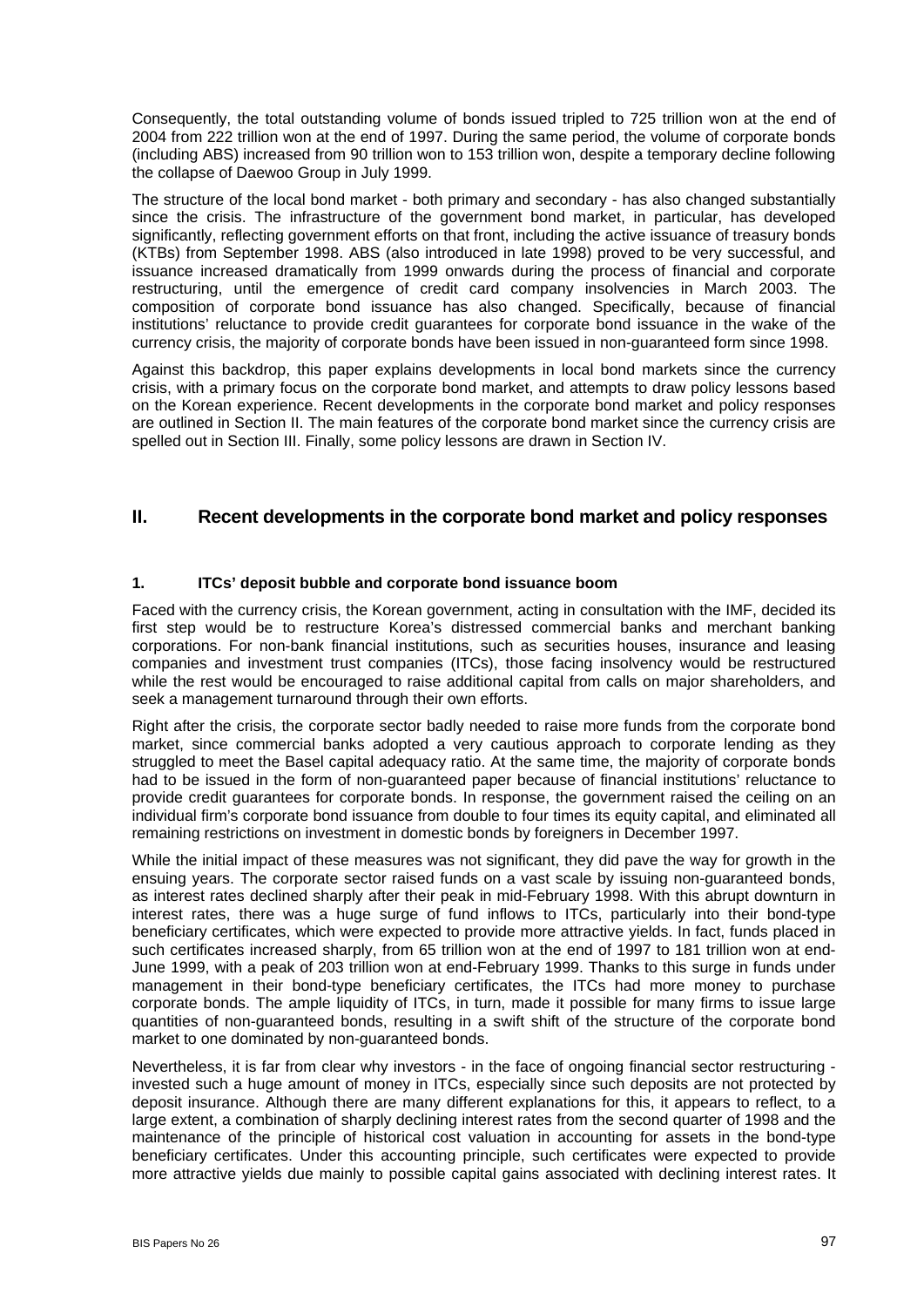also seems attributable to a widely held view among market participants at that time that restructuring of the ITCs would be implemented as the final stage of financial sector reform. In addition, the fact that some chaebol appeared to rely on ITCs affiliated with their groups to buy their bonds regardless of risk may also have acted as a contributing factor.

Graph 1



# Sources: Korea Securities Dealers Association; Financial Supervisory Service.

Consequently, thanks to the huge net issuance of corporate bonds, the proportion of funds raised from the corporate bond market in relation to the total borrowings of private enterprises increased to 22% in 1998 and 21% in 1999, from 16.7% in 1997.

|                                            |        | Table 2                                     |        |        |        |  |  |  |
|--------------------------------------------|--------|---------------------------------------------|--------|--------|--------|--|--|--|
| Trends of financing by private enterprises |        |                                             |        |        |        |  |  |  |
|                                            |        | (Year-end outstanding, in trillions of KRW) |        |        |        |  |  |  |
| 2001<br>1997<br>1998<br>1999<br>2000       |        |                                             |        |        |        |  |  |  |
| Total loans                                | 311.4  | 290.8                                       | 289.4  | 307.2  | 335.6  |  |  |  |
|                                            | (42.9) | (41.1)                                      | (41.1) | (41.7) | (40.6) |  |  |  |
| Of which: loans from banks                 | 150.2  | 147.6                                       | 162.4  | 177.1  | 191.9  |  |  |  |
|                                            | (20.7) | (20.8)                                      | (23.0) | (24.1) | (23.2) |  |  |  |
| <b>Corporate bonds</b>                     | 121.3  | 157.7                                       | 148.2  | 123.7  | 179.9  |  |  |  |
|                                            | (16.7) | (22.3)                                      | (21.0) | (16.8) | (21.7) |  |  |  |
| Commercial papers                          | 68.8   | 55.6                                        | 40.3   | 33.9   | 44.1   |  |  |  |
|                                            | (9.5)  | (7.9)                                       | (5.7)  | (4.6)  | (5.3)  |  |  |  |
| <b>Others</b>                              | 224.5  | 204.0                                       | 226.7  | 271.4  | 268.0  |  |  |  |
|                                            | (30.9) | (28.8)                                      | (32.2) | (36.9) | (32.4) |  |  |  |
| Total                                      | 726.0  | 708.1                                       | 704.6  | 736.2  | 827.6  |  |  |  |

Source: BoK, *Flow of Funds Statistics*.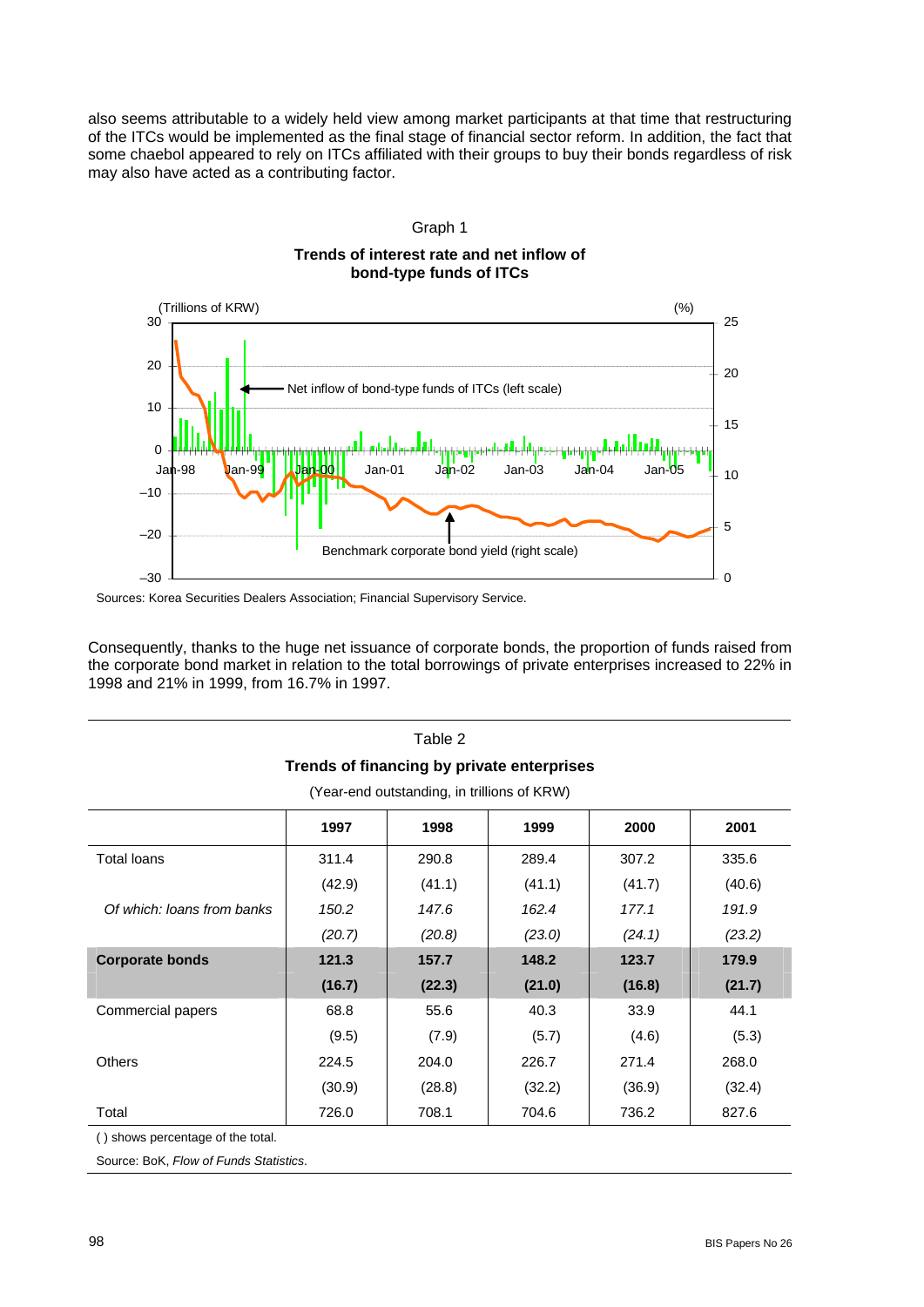Although the development of a corporate bond market helped to ease the financial pressure on the corporate sector, this huge surge in bond-type funds generated some adverse effects. More specifically, some chaebol, the Daewoo Group in particular, aggressively expanded the scope and scale of their businesses by using the vast funds raised from the corporate bond market, even after the crisis.

In response to this potentially adverse effect, the government imposed a temporary ceiling, from October 1998 to May 2000, on the purchases by banks, ITCs and insurance companies of corporate bonds issued by member companies of several conglomerates. Following these measures, the bond issuance by big corporations rapidly declined. As can be seen from Graph 2 below, the straight bond issuance by big companies dropped from 55 trillion won in 1998 to 17 trillion won in 2000.



# Graph 2 **Public offerings of corporate bonds by company size**

Source: Financial Supervisory Service, *Monthly Financial Statistics Bulletin*.

### **2. Daewoo's collapse, leading to a bust in the corporate bond market**

In mid-July 1999, the favourable conditions in the corporate bond market, which had persisted since mid-1998, suffered a complete reversal upon the collapse of Daewoo Group, the third largest chaebol, and the resulting liquidity problems for ITCs. ITCs experienced large losses associated with their vast holdings of dishonoured bonds issued by Daewoo, which raised investors' concerns over the soundness of their assets held in ITCs' bond-type funds. This, in turn, triggered a huge withdrawal of funds from ITCs, leaving them with severe liquidity problems. The funds represented by the ITCs' bond-type beneficiary certificates decreased sharply, from 181 trillion won at end-June 1999 to 45 trillion won at end-June 2000.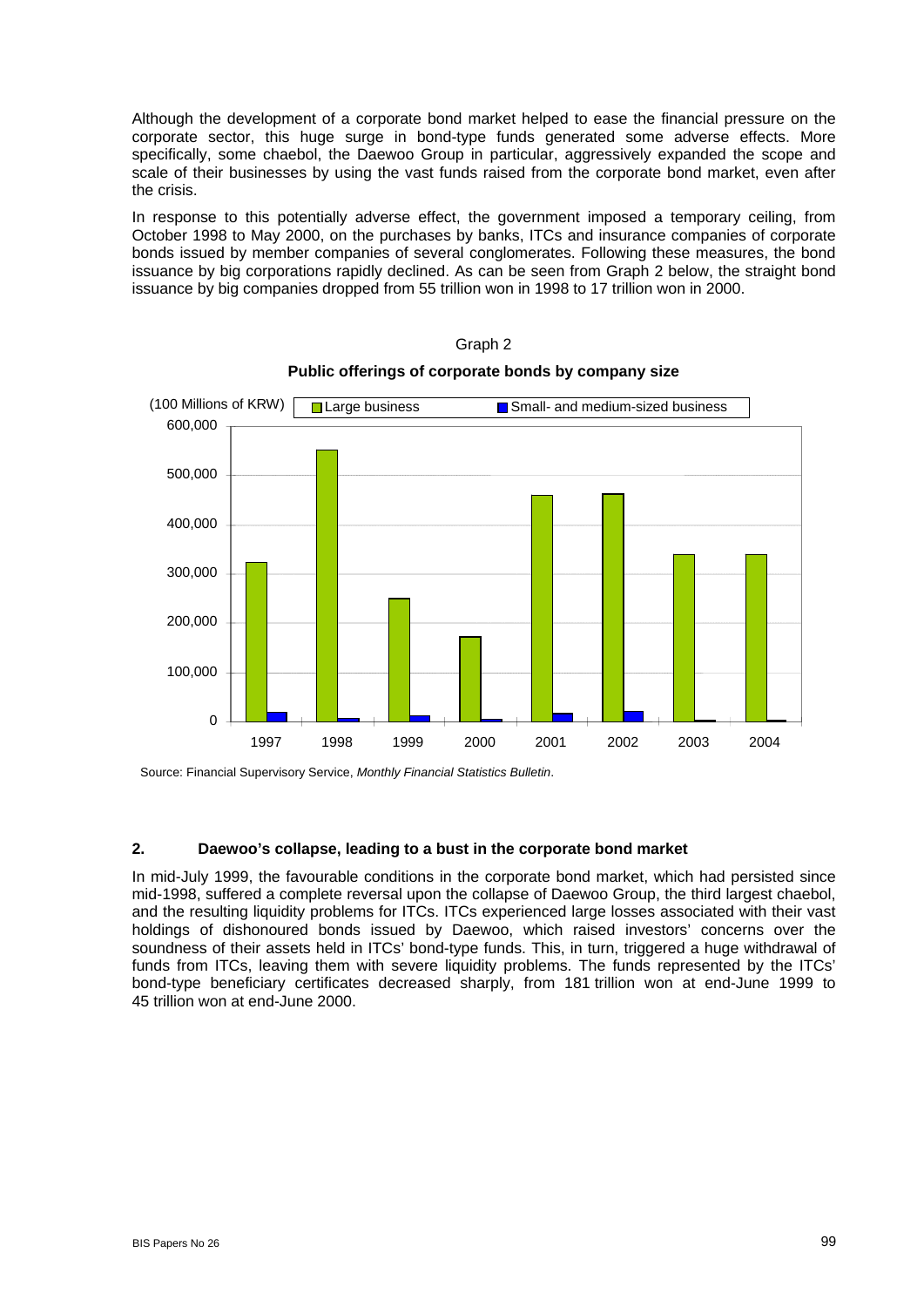Graph 3 **Outstanding bond-type beneficiary certificates of ITCs** 



Indeed, Daewoo Group's collapse had ramifications for the entire bond market. Specifically, there was a vicious circle: massive withdrawals of ITCs' funds led to heavy selling of bonds, which caused rising bond yields and further loss of funds, which triggered another massive withdrawal.

Therefore, the authorities needed to take a number of measures to break the vicious circle. First, in an attempt to stabilise bond yields in the secondary market, the authorities introduced a "Bond Market Stabilisation Fund" in September 1999 that was financed mainly by contributions from banks and insurance companies. The amount of funds to be raised had been set at 2 trillion won initially, but this figure had to be raised to 3 trillion won by mid-November 1999. The Bond Market Stabilisation Fund was very effective in achieving its goals, bringing down the benchmark three-year corporate bond yield from 11% to 9.5%, and yielding profits to its subscribers when it was dissolved in March 2000.



Source: Korea Securities Dealers Association.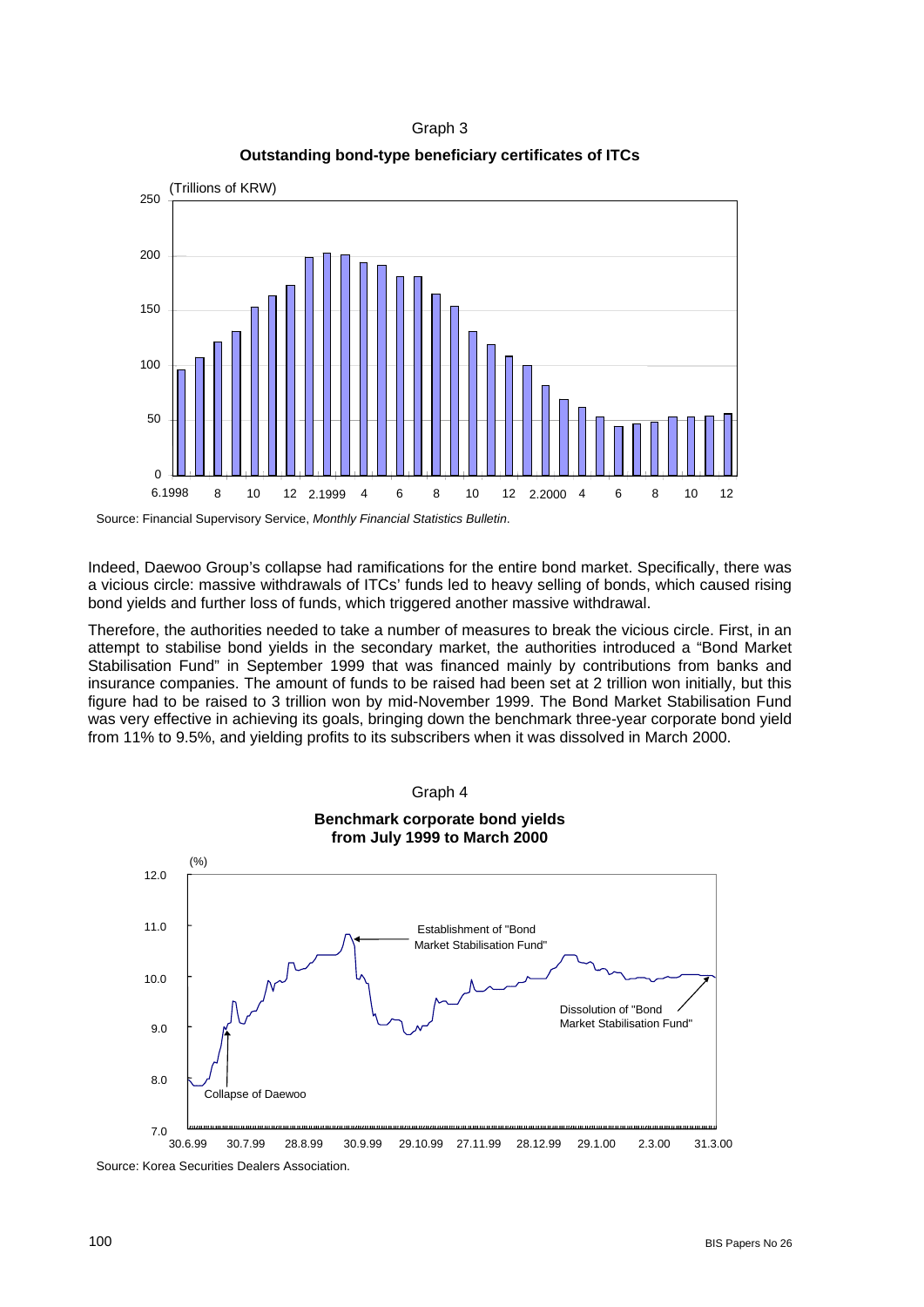Second, a two-pronged approach was adopted to prevent a massive outflow of funds from ITCs. Large-scale redemptions of bond-type certificate funds were discouraged by the persuasion of government and financial supervisory agency to stabilise financial markets, while redeemed funds were attracted back into ITCs by new instruments that were substitutes for bond-type beneficiary certificates.

Finally, to restore investors' confidence in ITCs, several measures for strengthening balance sheets and increasing the transparency of asset management were introduced, including cleaning-up of nonperforming assets held by ITCs and the mandatory adoption of the mark-to-market accounting principle. To clean up non-performing assets held by ITCs, 18.5 trillion won worth of non-guaranteed Daewoo paper held by ITCs were sold in January 2000 to Korea Asset Management Corporation (KAMCO) at 34.7% of their face value. In addition, from February 2000, non-performing assets held by ITCs were securitised as collateralised bond obligations (CBOs). To improve ITCs' asset management practices and heighten their transparency, the authorities mandated mark-to-market accounting for the assets held by ITCs' bond-type certificate funds, utilising a step-by-step approach that was completed in July 2000. In addition, to provide more accurate valuation of bonds held by ITCs, the establishment of three private bond-pricing agents was permitted in June 2000.

### **3. Crisis at maturity**

As mentioned earlier, there had been massive corporate bond issuance in the second half of 1998 and early 1999, primarily in the form of three-year bonds, as well as some at shorter maturities. Corporate bonds issued in the second half of 1997, along with a significant portion of bonds issued in the second half of 1998, began to mature from the beginning of the second half of 2000, resulting in the need to roll over a large volume of corporate bonds.

At the same time, financial conditions in the corporate bond market had deteriorated sharply because of the collapse of Daewoo Group and the accompanying ITC liquidity problems. In addition, the liquidity conditions of some chaebol-linked companies, including certain Hyundai subsidiaries, worsened from mid-2000. Firms with lower credit ratings, in particular, began to face extreme difficulties in rolling over their maturing bonds. The situation was even more dire for smaller firms. To solve these difficulties, primary CBOs and a 10 trillion won "Bond Fund"<sup>[2](#page-5-0)</sup>, with subscriptions from 15 banks and other financial institutions, were introduced in the second half of 2000.

-

<span id="page-5-0"></span><sup>2</sup> Subscribers to a "Bond Fund" deposited money with ITCs, which then established dedicated funds. According to the investment guidelines set by subscribers, ITCs' purchases of primary CBOs could represent up to 50% of the subscribed funds.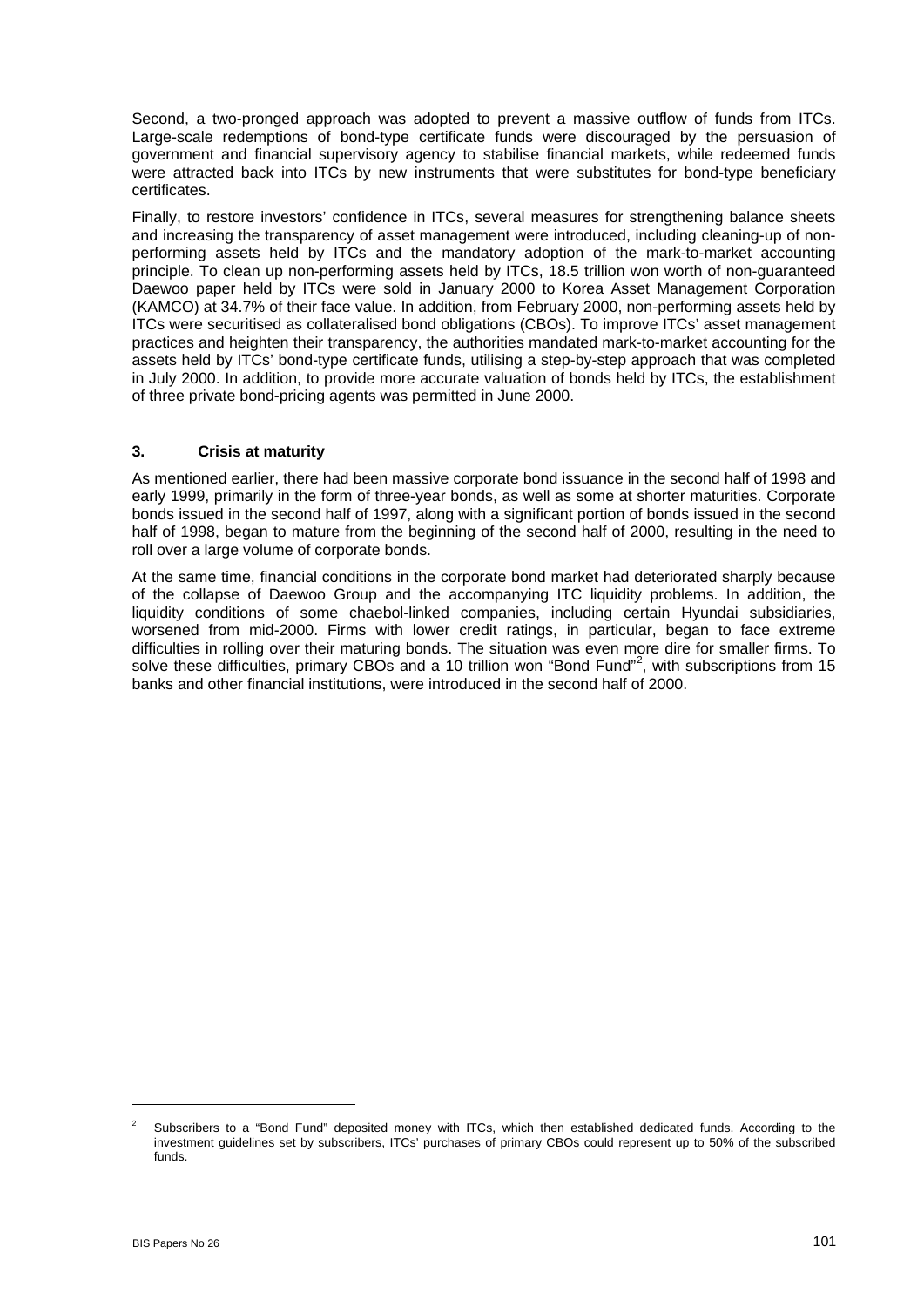# Table 3

# **Issuance and redemption of corporate bonds by credit rating**<sup>1</sup>

|                      | 1999     | 2000      | 2001     | 2002     |
|----------------------|----------|-----------|----------|----------|
| (A or higher grades) |          |           |          |          |
| <b>Issuance</b>      | 8,285    | 10,222    | 20,807   | 10,897   |
| Redemption           | 7,982    | 12,238    | 15,443   | 10,401   |
| Net increase         | 303      | $-2,016$  | 5,363    | 496      |
| (BBB)                |          |           |          |          |
| Issuance             | 9,784    | 4,583     | 8,982    | 7,127    |
| Redemption           | 6,129    | 12,133    | 9,606    | 7,115    |
| Net increase         | 3,655    | $-7,550$  | $-624$   | 12       |
| (BB or lower)        |          |           |          |          |
| Issuance             | 6,810    | 1,277     | 2,602    | 936      |
| Redemption           | 10,483   | 8,232     | 6,409    | 2,963    |
| Net increase         | $-3,672$ | $-6,955$  | $-3,807$ | $-2,028$ |
| $(Total)^2$          |          |           |          |          |
| <b>Issuance</b>      | 26,312   | 17,619    | 32,390   | 18,960   |
| Redemption           | 30,407   | 33,427    | 31,458   | 20,479   |
| Net increase         | $-4,095$ | $-15,808$ | 932      | $-1,519$ |

(Annual flows, in billions of KRW)

Note: <sup>1</sup> Public issuance and redemption only (excluding ABS, workout and debt rescheduling corporations). <sup>2</sup> Total amounts (including secured bonds).

Source: Financial Supervisory Service.

#### Table 4

# **Issuance of primary CBOs**

(Annual, in billions of KRW)

|       |                |                          | Underlying assets by grade | <b>Credit</b>  |            |                               |                                     |
|-------|----------------|--------------------------|----------------------------|----------------|------------|-------------------------------|-------------------------------------|
|       | <b>Amounts</b> | <b>Senior</b><br>tranche | A                          | BBB+<br>or BBB | BBB-       | <b>BB</b> and<br><b>lower</b> | quarantee<br>ratio <sup>1</sup> (%) |
| 2000  | 73,073         | 70,108                   | 2,850                      | 20,368         | 28,341     | 21,490                        | 34.1                                |
|       |                |                          | $(3.9)^2$                  | $(27.9)^2$     | $(38.8)^2$ | $(29.4)^2$                    |                                     |
| 2001  | 55,734         | 53,710                   | 2,290                      | 18,476         | 13,605     | 21,351                        | 53.2                                |
|       |                |                          | $(4.1)^2$                  | $(33.2)^2$     | $(24.4)^2$ | $(38.3)^2$                    |                                     |
| Total | 128,807        | 123,818                  | 5,140                      | 38,844         | 41,946     | 42,841                        | 42.4                                |

Notes:  $1$  The ratio of the amount of the credit guarantee to that of the senior tranche.  $2$  () shows shares of underlying assets by grade in percent.

Source: Financial Supervisory Service.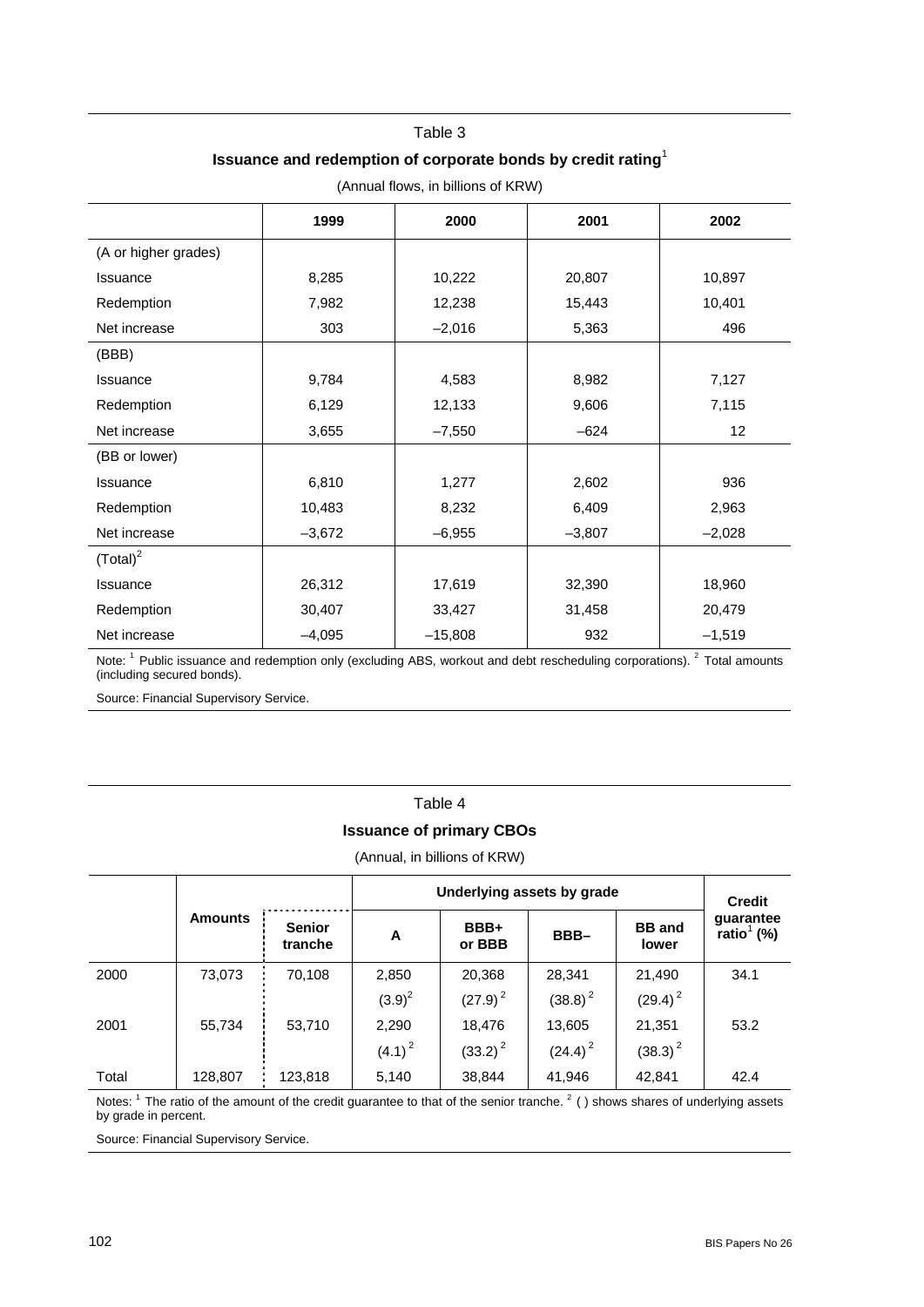Despite these measures, financing conditions in the corporate bond market, especially those for relatively larger firms with lower credit ratings (including four subsidiaries of Hyundai Group) continued to deteriorate. "The Korea Development Bank (KDB) Prompt Underwriting Scheme"<sup>[3](#page-7-0)</sup> was introduced at the end of 2000, started operating in January 2001 and lasted for one year. The total amount of corporate bonds issued through this scheme $4$  was 2.6 trillion won.

#### Table 5

#### **Corporate bonds issued via the KDB scheme in 2001**

(in billions of KRW)

| 2001                                   |       |     |     |     |  |  |
|----------------------------------------|-------|-----|-----|-----|--|--|
|                                        | 1Q    | 2Q  | 3Q  | 4Q  |  |  |
| 2,626                                  | 1,612 | 308 | 438 | 268 |  |  |
| Source: Financial Supervisory Service. |       |     |     |     |  |  |

Thanks to the implementation of these measures, together with a sharp decline in interest rates from the beginning of 2001, financing conditions in the corporate bond market improved substantially. To a certain extent, this also reflected market participants' optimistic view that the Korean economy would move into a recovery phase in the second half of 2001 and that cash flow conditions in the corporate sector generally would improve accordingly. During 2001, firms with credit ratings of A or above made a net issuance of 5.3 trillion won, while firms of sub-investment grade made a net redemption of 3.8 trillion won.

### **4. Another mild bust after the accounting scandal and credit card company insolvencies**

Following revelations of an accounting scandal involving SK Group, another large chaebol, and the emergence of credit card company insolvencies, the issuance of corporate bonds declined again in March 2003. Together, the scandal and the insolvencies led to the massive redemption of ITCs' money market funds (MMFs), and fund-raising conditions in the corporate bond market worsened again. In contrast to previous panics that had seen heavy runs, however, the bond-type funds of ITCs suffered only mild outflows. Nevertheless, corporate bond issuance by general non-financial companies decreased sharply, reflecting the greatly heightened risk sensitivity of market participants. Many credit card companies, in particular, faced extreme difficulties in rolling over their maturing debt.

1

<span id="page-7-0"></span><sup>3</sup> The scheme was operated in the following way. If firms under consideration were judged to be viable by a committee consisting of the KDB, their creditor banks and the Korea Credit Guarantee Fund (KCGF), they would be allowed to participate if they repaid 20% of their maturing bonds and presented credible rehabilitation plans. The KDB would then act as underwriter for the rollover of the remaining 80% of maturing bonds at the average prevailing secondary market yield on similarly rated bonds plus 40 basis points. As the underwriter of 80% of the maturing bonds, the KDB would repackage and sell 70% of them in the form of primary CBOs or CLOs (collateralised loan obligations), have the main creditor banks absorb 20% of them, and take the remaining 10% onto its own books.

<span id="page-7-1"></span><sup>4</sup> The corporate bonds underwritten by the KDB were sold through private placement rather than public offering.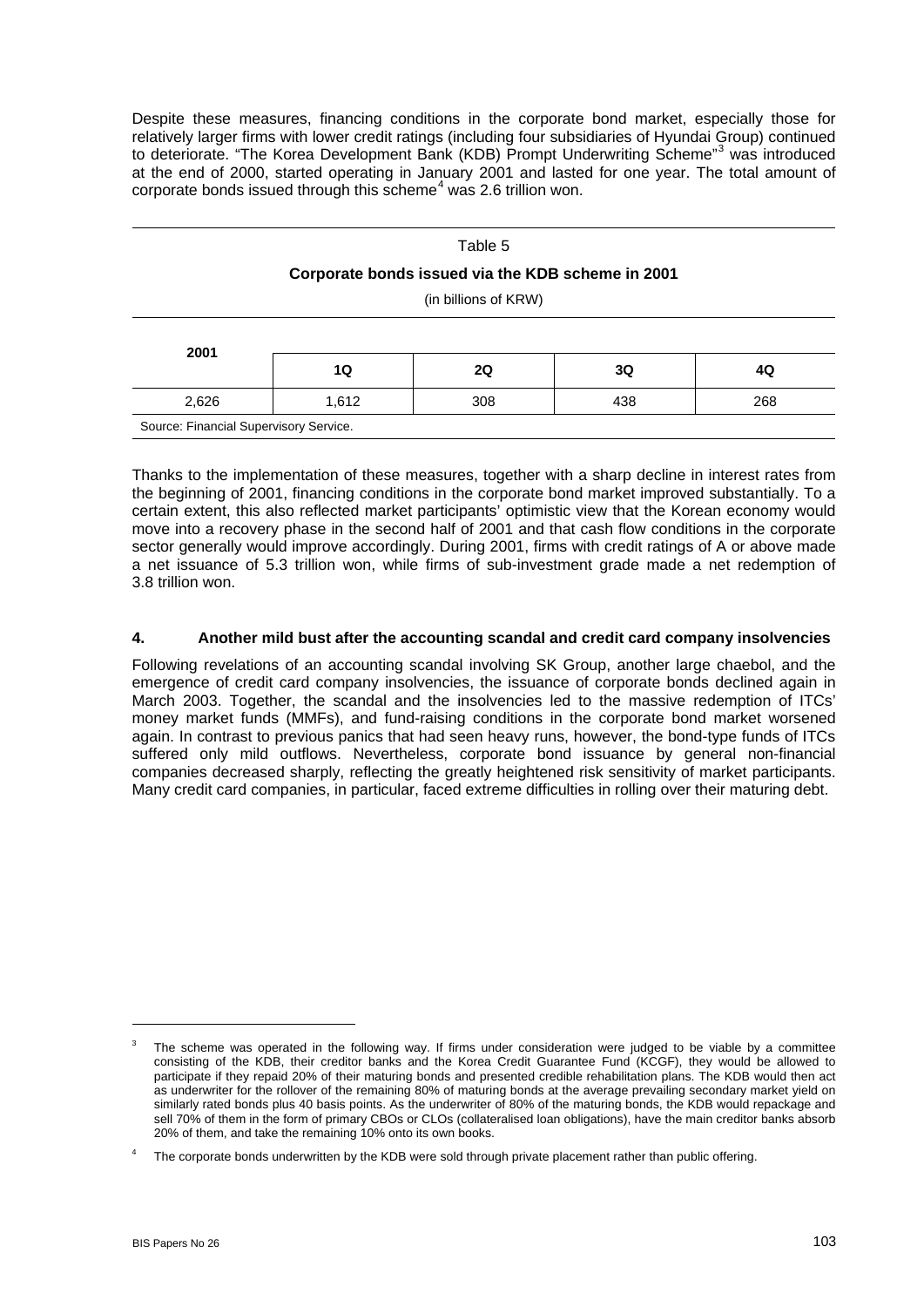

**MMFs and bond-type funds of ITCs, and corporate bond issuance** 



Source: Financial Supervisory Service, *Monthly Financial Statistics Bulletin*.

Long-term market interest rates also spiked in March 2003, due to the financial market turmoil triggered by SK Global's accounting scandal and worries over potential credit card company insolvencies. In addition, a rapid slowdown of economic growth raised investors' awareness of the increasing credit risk in the corporate sector generally, and market participants' risk aversion deepened, resulting in a widespread "flight-to-quality" in the local bond market. As a result, the yield spread between the benchmark government bond and corporate bonds (BBB-rated) widened rapidly after March 2003.

In an attempt to soothe market anxieties, the BoK announced measures to stabilise financial markets and injected liquidity through open market operations. The BoK quickly pumped in short-term liquidity amounting to 2 trillion won through a repurchase agreement purchase on 13 March 2003 and supplied an additional 2 trillion won of liquidity through the outright purchase of government bonds and redemption of MSBs prior to their maturity on 17 March 2003. That same day, the government also announced a comprehensive package of measures<sup>[5](#page-8-0)</sup> designed to address the liquidity problems of both card issuers and ITCs.

l

<span id="page-8-0"></span><sup>5</sup> These included a capital increase or subordinated bonds issuance by credit card companies, the establishment of credit line with banks, the purchase of non-performing assets/loans of credit card companies by KAMCO.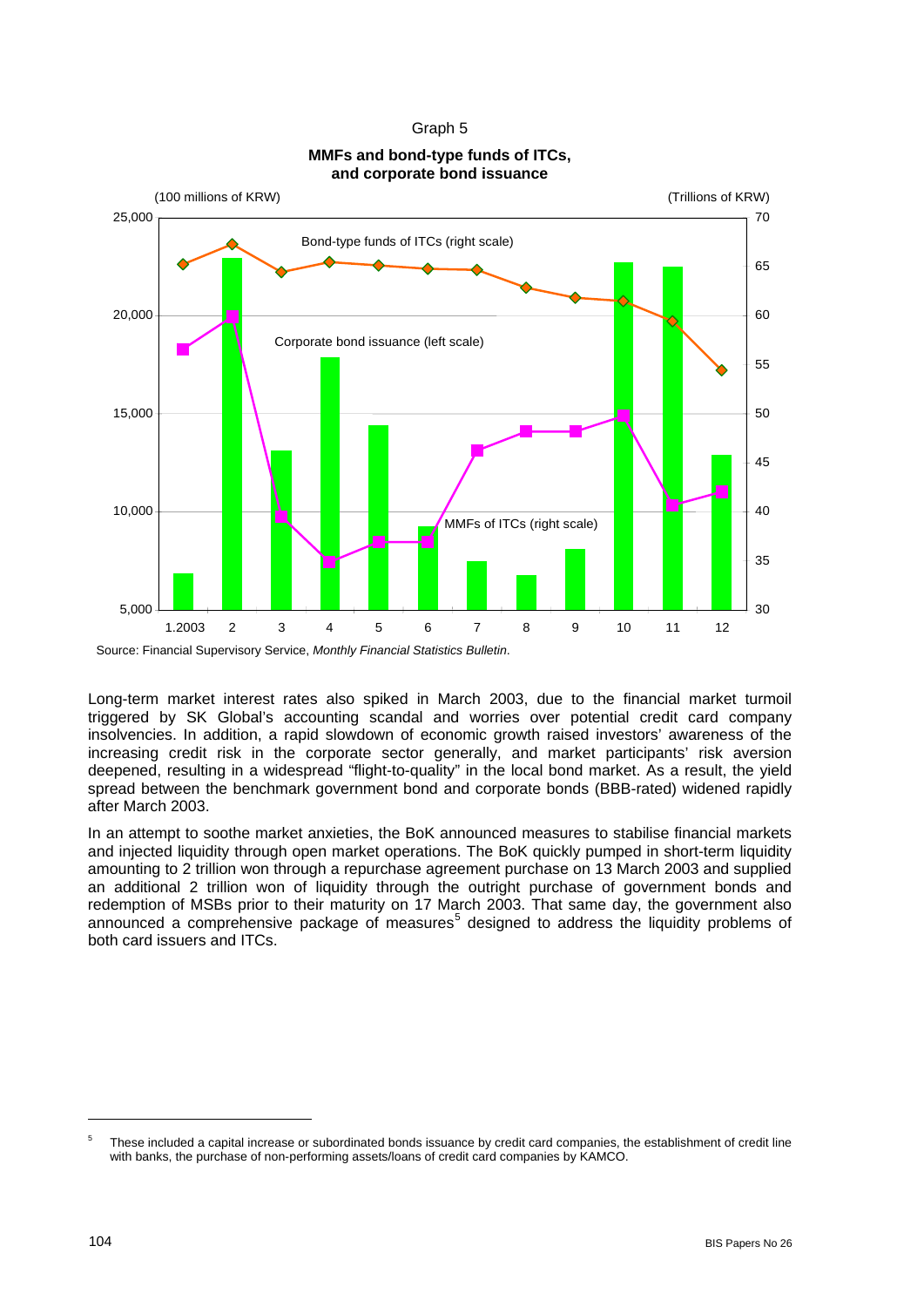

**Benchmark corporate bonds (3-yr) and KTB (3-yr) yields in 2003** 



Sources: Korea Securities Dealers Association; BoK.

While financing conditions in the corporate bond market generally did seem to improve as a result of these efforts, it was still virtually impossible for many credit card companies to issue corporate bonds. This reflected a number of factors: 1) that credit card industry restructuring was still underway; 2) that ailing credit card companies were still facing a severe liquidity crunch; and 3) that delinquency rates on credit card billings were continuing to rise, due mainly to Korea's protracted economic downturn.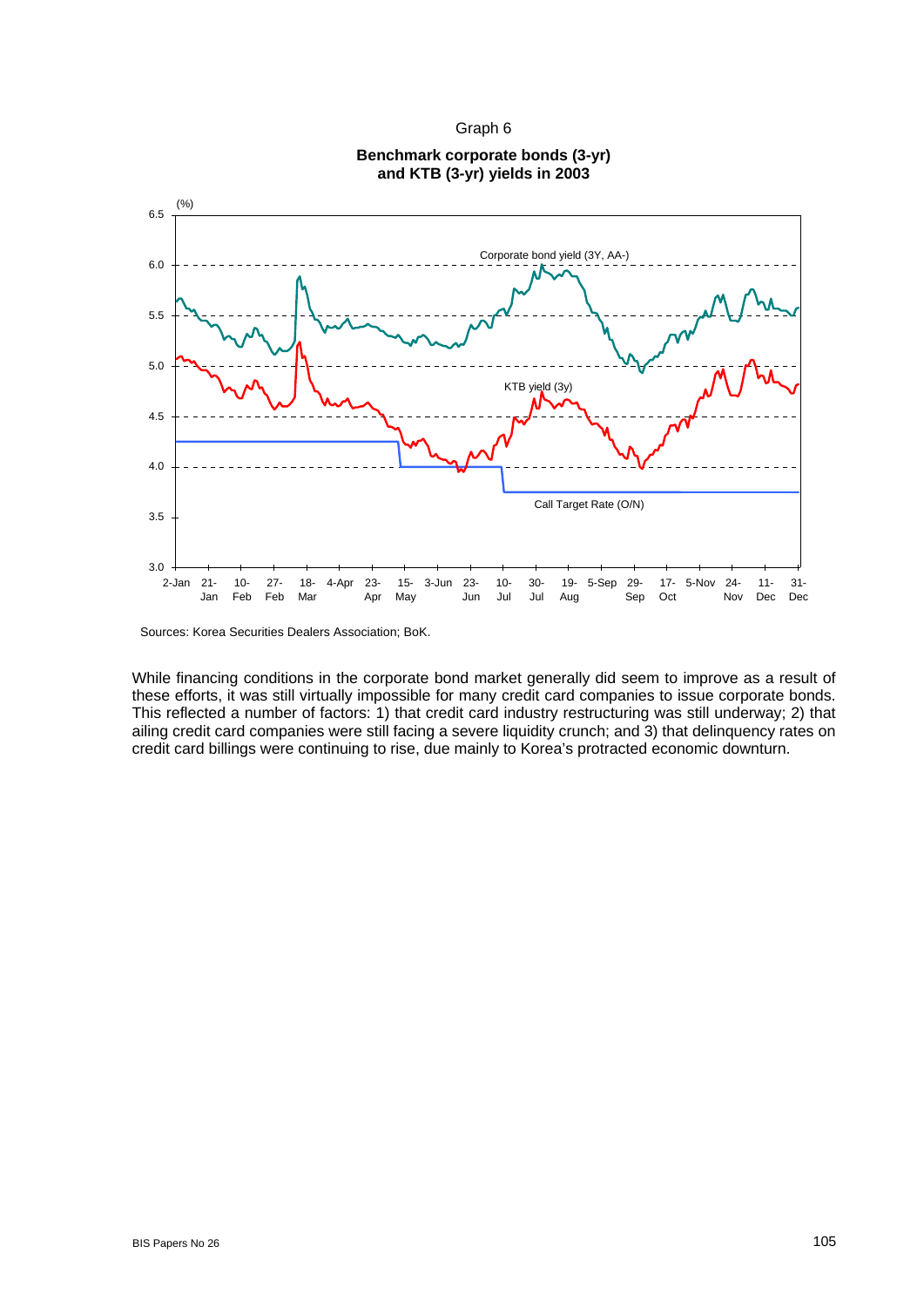# Graph 7

#### **Issuance of corporate bonds and credit card companies' bonds in 2003**



Source: Financial Supervisory Service, *Monthly Financial Statistics Bulletin*.

Graph 8 below shows the deteriorating financing conditions at credit card companies during the period. Note that the yield spread between the typical credit card company's bonds and KTBs increased substantially, becoming much wider than the spread between benchmark corporate bonds and KTBs after mid-March 2003.



#### Graph 8

Source: Korea Bond Pricing Corporation.

**Comparison of corporate and credit card company bond spreads**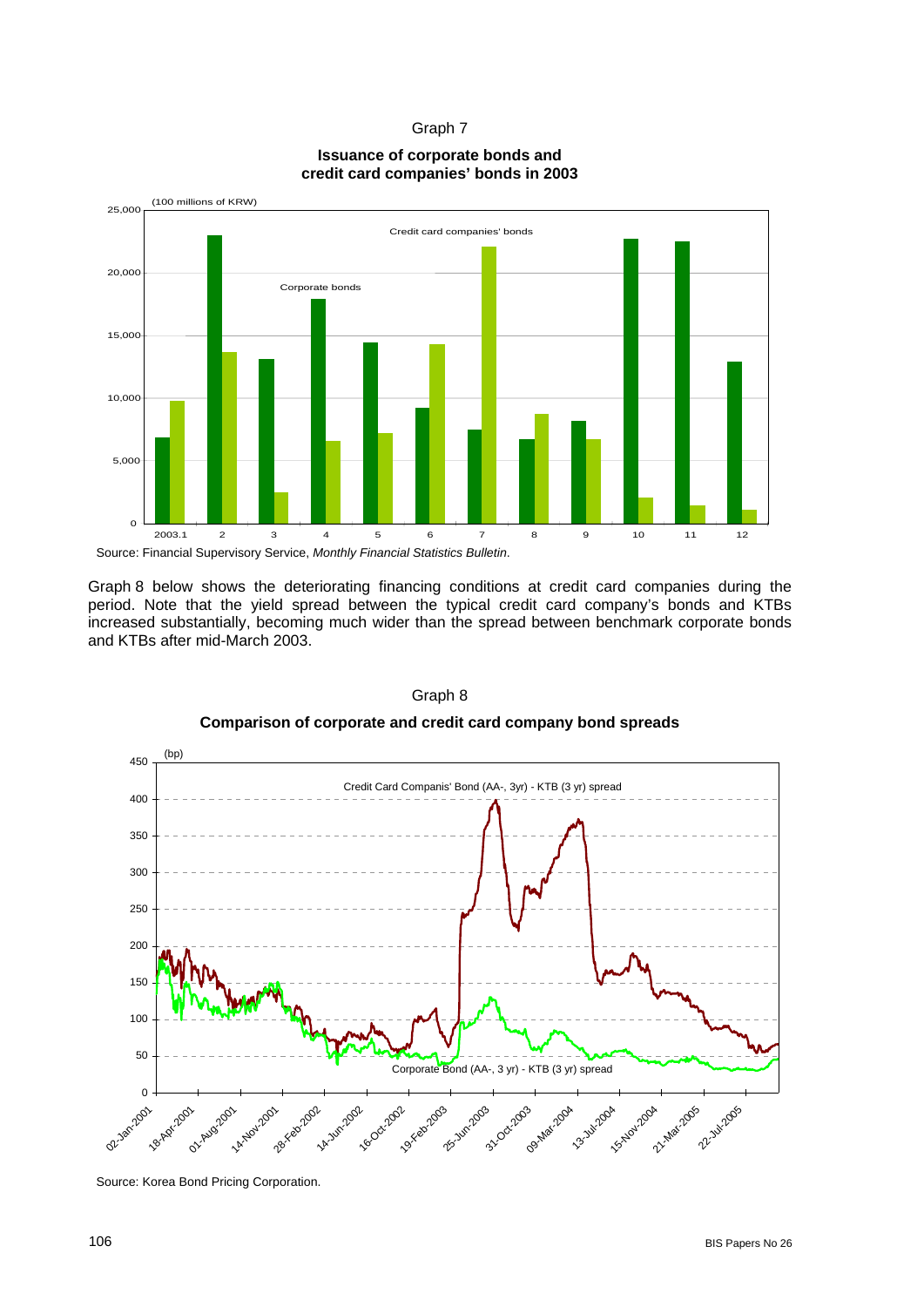The ABS market was also adversely affected by the woes of credit card issuers. ABS proved very popular upon their launch in late 1998, and issuance increased dramatically from 1999 during the corporate and financial restructuring process. Before the credit card companies' liquidity worries emerged in mid-March 2003, the ABS market was generally very calm, operating without any serious problems. However, after mid-March 2003, the spate of credit company insolvencies led to a very sharp deterioration in ABS market conditions. After LG Credit Card moved more deeply into insolvency in October 2003, the ABS market worsened significantly, as most financial institutions were reluctant to buy ABS bonds. As a result, this market recorded a net redemption of 1.9 trillion won in 2003, a dramatic reversal from net issuance of 19.3 trillion won in 2001.

#### Table 6

### **Issuance and redemption of ABS**

|                                        | 1999  | 2000   | 2001   | 2002   | 2003     | 2004  |  |
|----------------------------------------|-------|--------|--------|--------|----------|-------|--|
| Issuance                               | 4,445 | 33,983 | 34,248 | 28,258 | 23,529   | 2,929 |  |
| Redemption                             |       | 1,768  | 14.976 | 21,590 | 25,464   | 2,980 |  |
| Net issuance                           | 4.445 | 32.215 | 19.272 | 6,668  | $-1.936$ | $-51$ |  |
| Source: Financial Supervisory Service. |       |        |        |        |          |       |  |

(Annual flows, in billions of KRW)

# **III. Features of the corporate bond market since the currency crisis**

# **1. Primary market**

Since the crisis of 1997, there have been substantial structural changes in Korea's corporate bond market. First, the market is now dominated by non-guaranteed bonds, rather than bonds carrying bank credit guarantees (Graph 9). In 1997, the share of guaranteed corporate bonds was 85%, while that of non-guaranteed bonds was only 15%. However, the share of non-guaranteed bonds increased to 96% in 1999, and then to 99.6% in 2004.

Second, the issuance of corporate straight bonds has declined somewhat in the past few years, as can be seen in Graph 2. This reflects, to a large extent, weak demand for funds by companies, as well as government efforts to improve the capital structure of the corporate sector. Specifically, after the currency crisis, the Financial Supervisory Agency urged companies to reduce their debt-to-equity ratios to below 200%. As a result, the debt-to-equity ratio of the manufacturing industry dropped to 104% in 2004, from 303% in 1998 (Graph 10).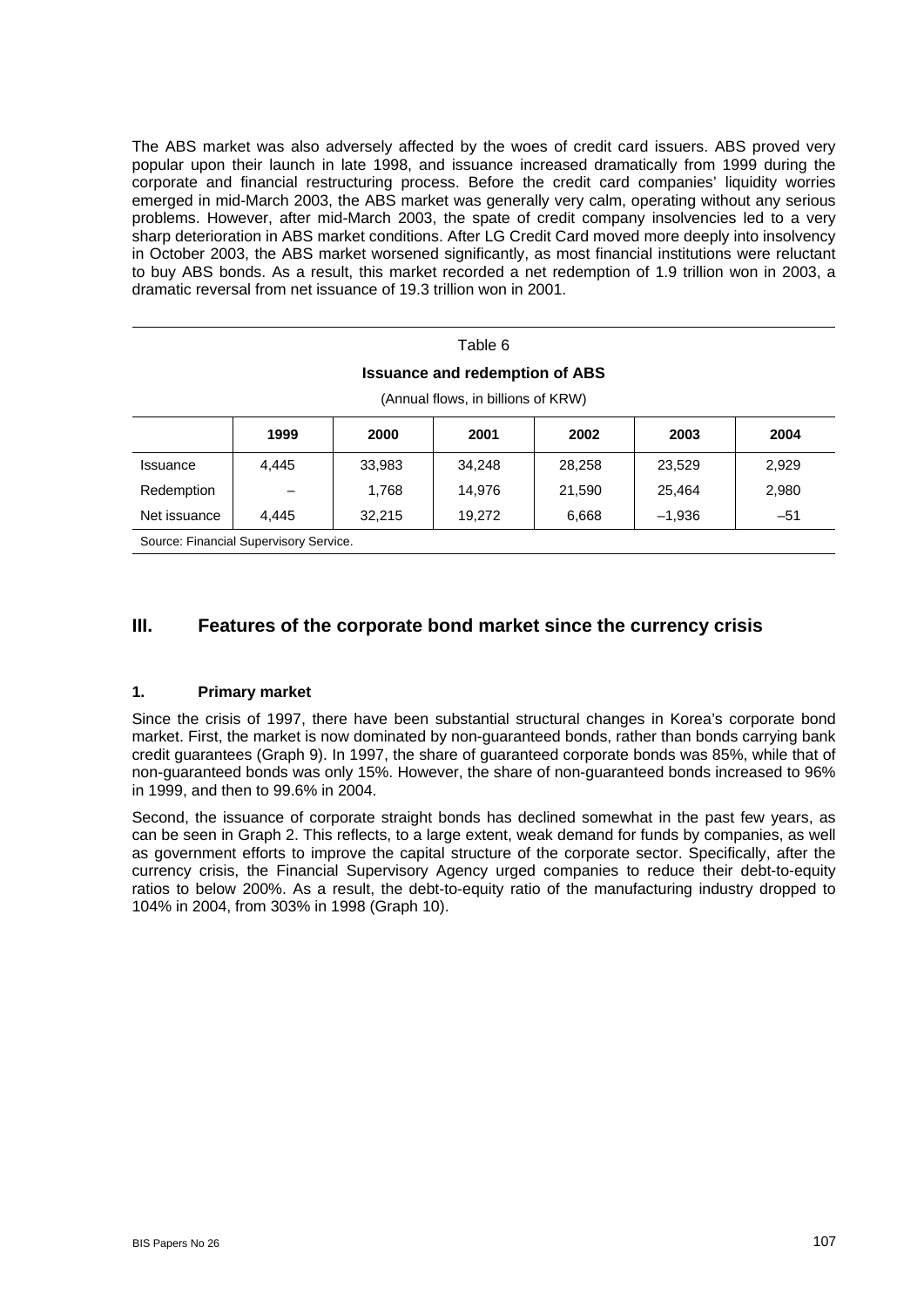### Graph 9

# **Public offerings of guaranteed and non-guaranteed corporate bonds**







(manufacturing industry)

Source: BoK, *Financial Statement Analysis*.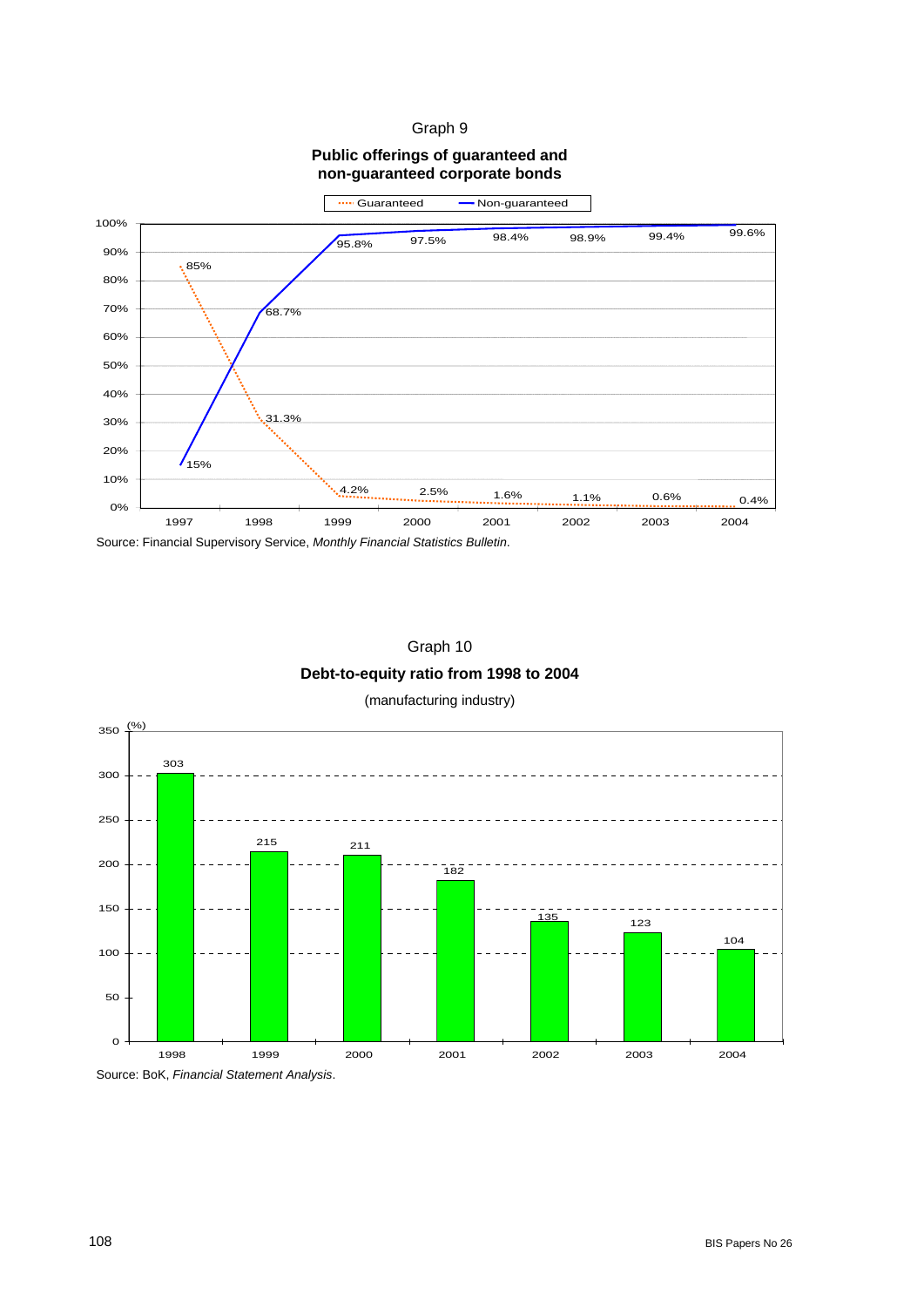Finally, it is worth mentioning that many companies have used funds raised from new issuance of corporate bonds to restructure their debt. In fact, many large firms with good credit ratings have switched their short-term debt to long-term debt by using funds raised from corporate bond issuance to repay their short-term paper<sup>[6](#page-13-0)</sup>. The proportion of bond proceeds earmarked for refunding was 31.2% in 2004, up three-fold from 9.5% in 1998, while the proportion earmarked for fixed capital decreased from 12.3% in 1997 to 2.1% in 2004, reflecting recent weak demand for facilities investment.



# Graph 11 **Offerings of corporate bonds by use of proceeds**

Source: Financial Supervisory Service, *Monthly Financial Statistics Bulletin*.

# **2. Secondary market**

First, the liquidity of corporate bonds in the secondary market is very poor compared with that of government bonds. The trading volume of corporate bonds dropped following the collapse of Daewoo Group and the liquidity problems of the ITCs in July 1999, and has remained in the doldrums ever since. This is in stark contrast to the remarkable growth of the trading volume of government bonds. The annual turnover ratio of corporate bonds, defined as the ratio of annual trading to outstanding volume, decreased sharply, dropping from 3.7 in 1998 to 0.9 in 2004, while that of government bonds increased from 1.6 to 8.4 over the same period. This implies that trade in the secondary bond markets has been increasingly in sovereign bonds.

Second, although the trading volume of corporate bonds has been declining since 2000, the trading volume of BBB-rated corporate bonds has increased markedly, with average monthly trading volume increasing to 50 trillion won in 2004 from 41 trillion won in 2001 (Table 8). Some investors dedicated to the pursuit of higher yields in a period of low interest rates (including mutual savings banks, credit unions and certain individual investors) are gradually increasing their purchase of BBB-grade bonds, which promise high returns but show relatively low default ratios. However, the trading volume of corporate bonds with credit ratings of BB and below decreased to 1.7 trillion won in 2004 from 6.2 trillion won in 2001.

-

<span id="page-13-0"></span><sup>6</sup> The purpose here, conditional upon specific timing and market conditions, was to lock in favourable rates.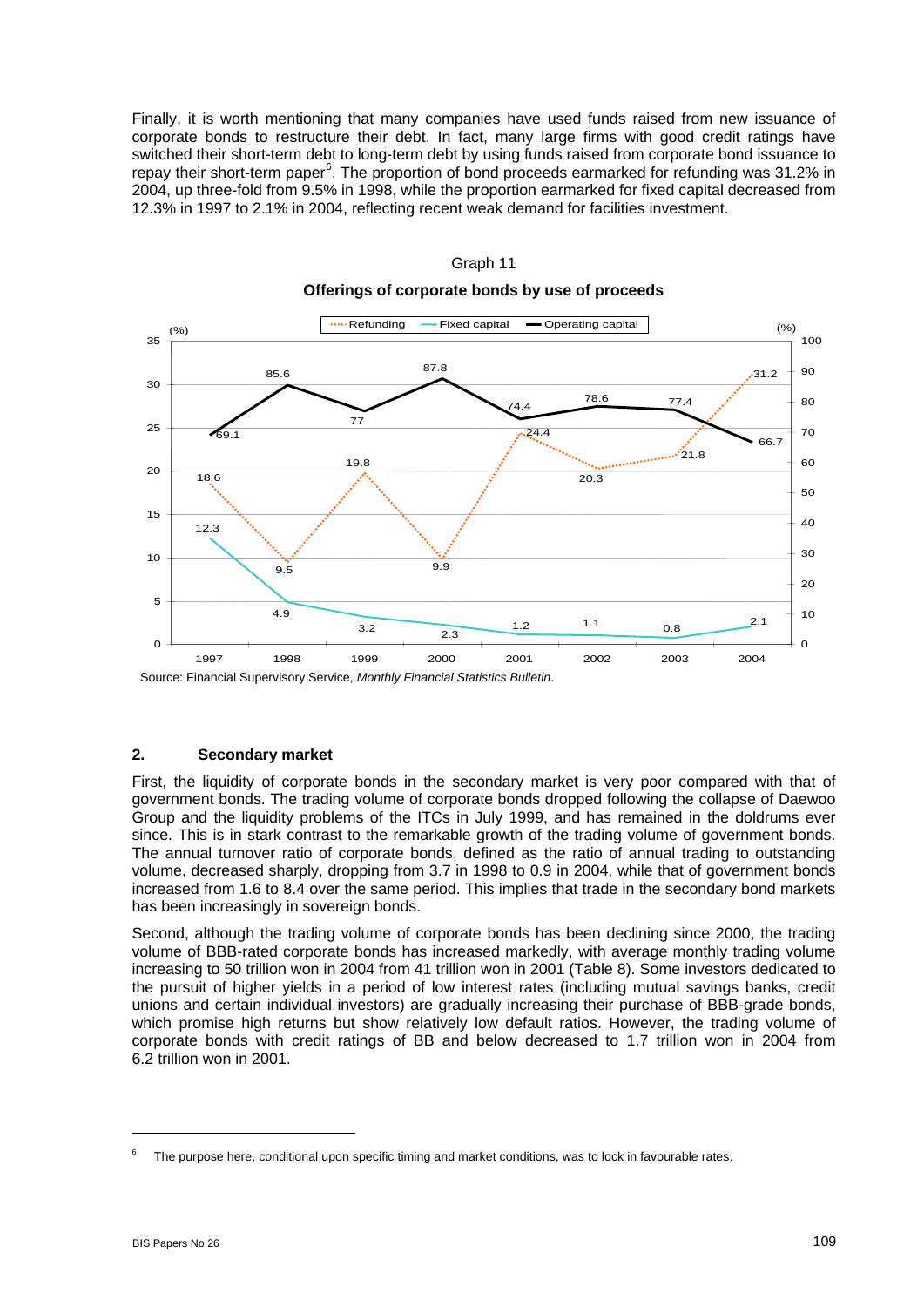# Table 7

# **Trends of transactions in the secondary markets**

(billions of KRW and %)

|                    | 1997     | 1998   | 1999  | 2000   |
|--------------------|----------|--------|-------|--------|
| [Daily volume]     |          |        |       |        |
| Corp bonds (A)     | 444      | 1,272  | 1,456 | 929    |
| Gov't bonds (B)    | 44       | 223    | 2,310 | 2,031  |
| <b>Total bonds</b> | 798      | 2,288  | 4,678 | 6,317  |
| $A/B$ (%)          | 1,009.1% | 570.4% | 63.0% | 45.7%  |
| [Turnover ratio]   |          |        |       |        |
| Corp bonds (A)     | 1.48     | 3.7    | 3.6   | 2.1    |
| Govt bonds (B)     | 0.6      | 1.6    | 11.3  | 8.6    |
| $A/B$ (%)          | 246.7%   | 231.3% | 31.8% | 24.4%  |
|                    | 2001     | 2002   | 2003  | 2004   |
| [Daily volume]     |          |        |       |        |
| Corp bonds (A)     | 883      | 803    | 652   | 547    |
| Govt bonds (B)     | 3,221    | 2,648  | 3,984 | 5,978  |
| Total bonds        | 9,249    | 7,832  | 9,919 | 11,313 |
| $A/B$ (%)          | 27.4%    | 30.3%  | 16.4% | 9.2%   |
| [Turnover ratio]   |          |        |       |        |
| Corp bonds (A)     | 1.6      | 1.4    | 1.0   | 0.9    |
| Govt bonds (B)     | 11.7     | 7.4    | 7.3   | 8.4    |
| A/B (%)            | 13.7%    | 18.9%  | 13.7% | 10.7%  |

Source: Korea Bond Pricing Corporation.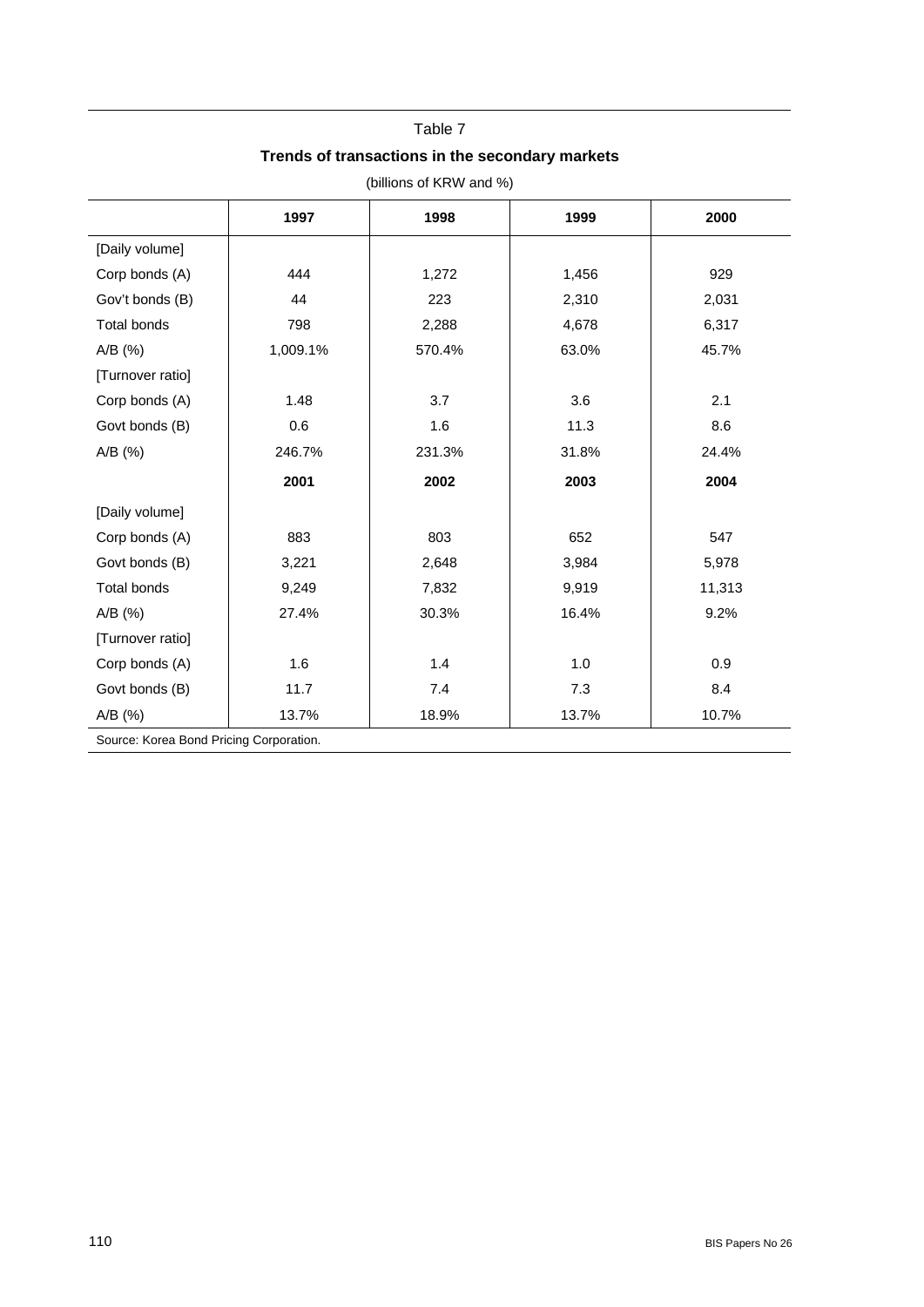#### Table 8

# **Monthly trading volume of corporate bonds by credit rating**

|                                         | 2001      | 2002      | 2003      | 2004      | Jan-Oct<br>2005 | <b>Total</b> |
|-----------------------------------------|-----------|-----------|-----------|-----------|-----------------|--------------|
| AA and higher                           | 556,910   | 731,465   | 690,285   | 749,679   | 520,830         | 3,249,169    |
| A                                       | 445,448   | 492,173   | 389,243   | 264,533   | 331,785         | 1,923,182    |
| <b>BBB</b>                              | 413,268   | 490,978   | 264,374   | 498,530   | 366,015         | 2,033,165    |
| <b>BB</b> and lower                     | 62,235    | 55,489    | 42,177    | 16,821    | 5,110           | 181,833      |
|                                         | 1,477,860 | 1,770,106 | 1,386,079 | 1,529,563 | 1,223,740       | 7,387,349    |
|                                         |           |           | %         |           |                 |              |
| AA and higher                           | 37.7      | 41.3      | 49.8      | 49.0      | 42.6            | 44.0         |
| A                                       | 30.1      | 27.8      | 28.1      | 17.3      | 27.1            | 26.0         |
| <b>BBB</b>                              | 28.0      | 27.7      | 19.1      | 32.6      | 29.9            | 27.5         |
| <b>BB</b> and lower                     | 4.2       | 3.1       | 3.0       | 1.1       | 0.4             | 2.5          |
| Total                                   | 100.0     | 100.0     | 100.0     | 100.0     | 100.0           | 100.0        |
| Source: Korea Bond Pricing Corporation. |           |           |           |           |                 |              |

(outstanding, in 100 millions of KRW)

Reflecting the increasing appetite for BBB grade corporate bonds, there has been a rapid narrowing between AA grade and BBB grade spreads.



### **Spreads of corporate bonds yields**



Notes:  $1$  BBB grade spread = corporate bond BBB grade yields - KTB benchmark yields.  $2$  AA grade spread = corporate bond AA grade yields - KTB benchmark yields. They are averages of three bond pricing agents. Source: BoK.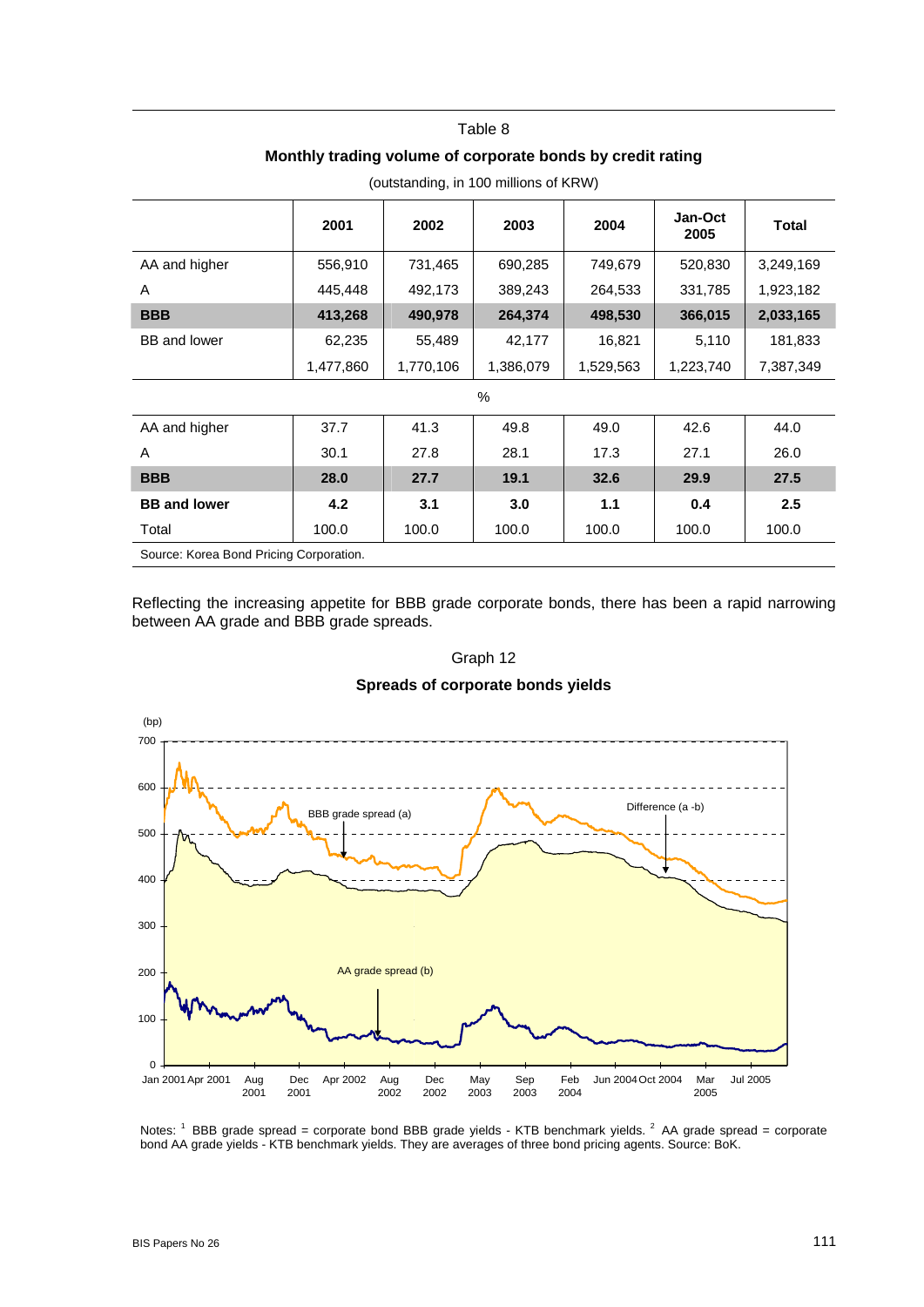Finally, when the investor base for corporate bonds is considered, ITCs, which accounted for 62.4% of the total outstanding volume of corporate bonds in 1998, accounted for only 15.3% in 2004. On the other hand, the share of contractual savings institutions, such as insurance companies and pension funds, increased substantially, rising from 2.1% in 1998 to 17.8% in 2004. The share of small mutual savings banks, credit unions and individual investors also increased significantly, rising from 11.2% in 1998 to 28.0% in 2004 - reflecting the appetite of this class of investor for BBB grade bonds, which promise high returns with relatively low default risk.

| investor pase for corporate bonds                         |       |       |       |       |       |       |       |               |
|-----------------------------------------------------------|-------|-------|-------|-------|-------|-------|-------|---------------|
|                                                           | 1998  | 1999  | 2000  | 2001  | 2002  | 2003  | 2004  | Sept.<br>2005 |
| <b>Banks</b>                                              | 5.3   | 4.9   | 8.1   | 12.8  | 12.8  | 14.3  | 12.2  | 11.5          |
| <b>Bank trusts</b>                                        | 10.3  | 10.4  | 7.4   | 6.4   | 8.1   | 6.3   | 5.5   | 4.4           |
| <b>Investment trust companies</b>                         | 62.4  | 60.2  | 29.5  | 20.8  | 18.7  | 11.9  | 15.3  | 13.9          |
| Security companies                                        | 8.7   | 12.3  | 15.0  | 13.8  | 15.5  | 20.0  | 21.0  | 23.0          |
| Insurance companies                                       | 2.1   | 1.5   | 5.5   | 7.2   | 8.9   | 11.8  | 11.8  | 11.8          |
| Pension funds                                             | 0.0   | 5.6   | 9.2   | 10.7  | 10.4  | 9.1   | 6.0   | 5.3           |
| Mutual savings banks, credit<br>unions, individuals, etc. | 11.2  | 5.0   | 25.3  | 28.4  | 25.6  | 26.5  | 28.0  | 30.1          |
| Total                                                     | 100.0 | 100.0 | 100.0 | 100.0 | 100.0 | 100.0 | 100.0 | 100.0         |
| Source: Korea Securities Depository.                      |       |       |       |       |       |       |       |               |

| Table 9                           |  |
|-----------------------------------|--|
| Investor base for corporate bonds |  |

# **IV. Policy lessons**

During the 1997 crisis, the corporate bond market became vulnerable to changes in the prevailing market climate, including both macroeconomic fundamentals and the market demand and supply interplays. This fragility has underlain the boom and bust cycles of the Korean corporate bond market since then. For instance, the huge increase in corporate bond issuance from the second half of 1998 to early 1999 resulted from the surge in fund inflows into ITCs' bond-type beneficiary certificates and was followed by a collapse in the corporate bond market and the bursting of the ITC deposit bubble in mid-1999. At the same time, market participants had to pay far more attention to the credit risk of nonguaranteed corporate bonds, as a large proportion of non-guaranteed bonds issued during the earlier boom needed to be rolled over. Between March 2003 and end-2003, another mild market meltdown occurred, prompting a series of measures by the authorities to stabilise the market.

Financing conditions in the Korean corporate bond market are likely to remain volatile for the foreseeable future. However, we have learned a number of lessons about the underlying causes of the problems in the corporate bond market, and have recognised that there are several important issues that must be tackled to create a normal, well functioning market. We discuss these below.

The first lesson is that a sudden and large increase in the outstanding volume of corporate bonds above a certain sustainable level is likely to impose a substantial burden on an economy, particularly on its financial stability going forward. The recent experience of Korea is a case in point.

The second lesson is that the prevailing credit quality of corporate bonds has an important bearing on the financial stability of an economy. Since the credit quality of corporate bonds is intrinsically volatile during the process of corporate sector restructuring, financing conditions in the corporate bond market in general are more likely to deteriorate sharply during such a period. However, a unique feature of the Korean experience is that there was a huge surge in the issuance of non-guaranteed corporate bonds during the process of corporate sector restructuring.